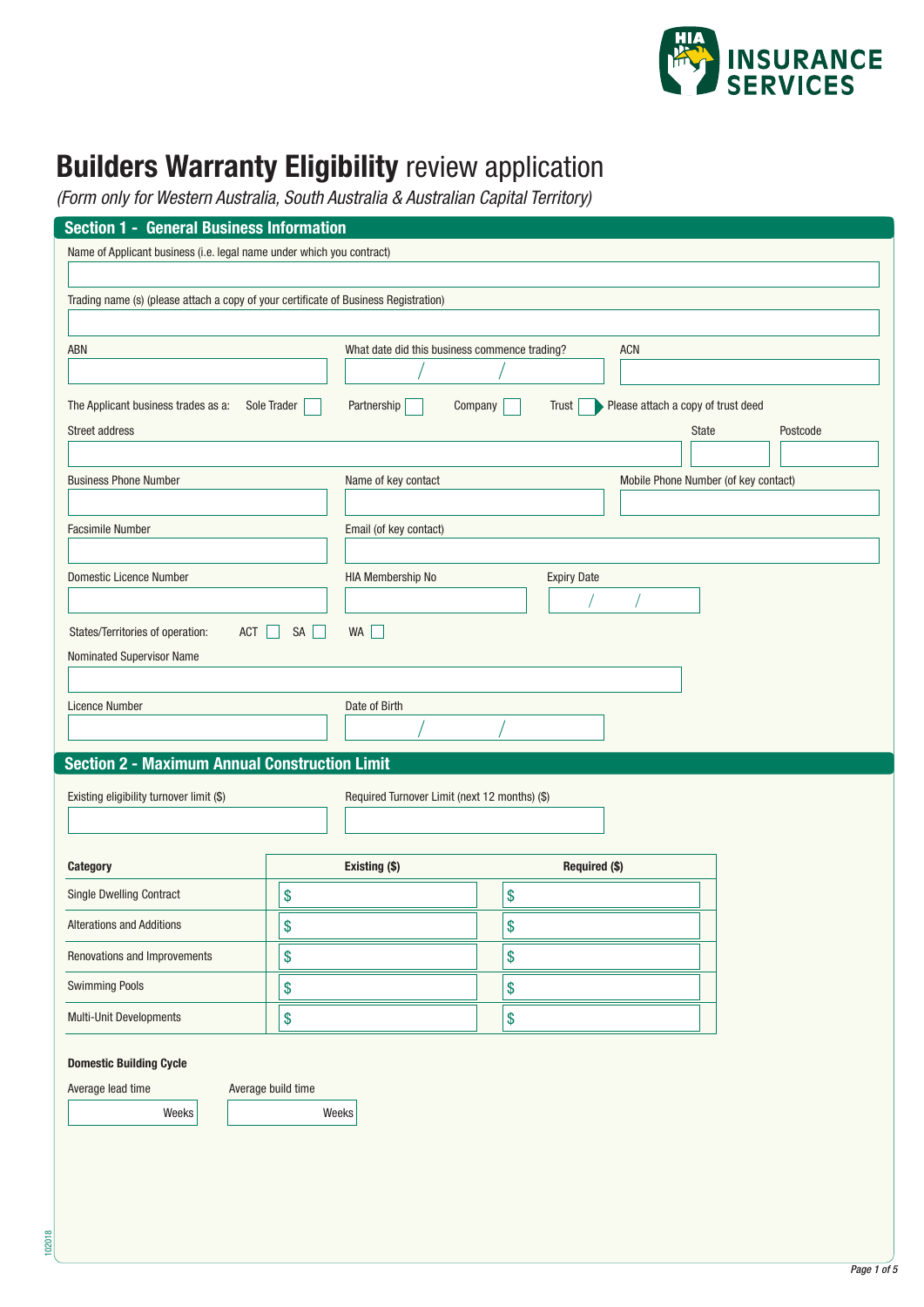|                                  | Needs to be completed for all projects under construction or where deposits have been taken (please copy this page and attach if additional space is required) |                                           |                                               |            |                                                                            |                                       |                                 |
|----------------------------------|----------------------------------------------------------------------------------------------------------------------------------------------------------------|-------------------------------------------|-----------------------------------------------|------------|----------------------------------------------------------------------------|---------------------------------------|---------------------------------|
| Name of Builder                  |                                                                                                                                                                |                                           |                                               |            | Builder/Contractor Licence Number                                          |                                       |                                 |
| Date<br>contract<br>entered into | (If multiple dwellings are being constructed on the one<br>site, please list the site address once and show the number<br>of units)<br>Site address            | Contract Value<br>(including GST)<br>(\$) | Date work<br>commenced<br>work site<br>on the | Insured by | Current stage of completion<br>(deposit, Base, Frame,<br>Lock-up, fit-out) | Estimated Cost<br>to complete<br>(\$) | completion<br>date<br>Estimated |
|                                  |                                                                                                                                                                |                                           |                                               |            |                                                                            |                                       |                                 |
|                                  |                                                                                                                                                                |                                           |                                               |            |                                                                            |                                       |                                 |
|                                  |                                                                                                                                                                |                                           |                                               |            |                                                                            |                                       |                                 |
|                                  |                                                                                                                                                                |                                           |                                               |            |                                                                            |                                       |                                 |
|                                  |                                                                                                                                                                |                                           |                                               |            |                                                                            |                                       |                                 |
|                                  |                                                                                                                                                                |                                           |                                               |            |                                                                            |                                       |                                 |
|                                  |                                                                                                                                                                |                                           |                                               |            |                                                                            |                                       |                                 |
|                                  |                                                                                                                                                                |                                           |                                               |            |                                                                            |                                       |                                 |
|                                  |                                                                                                                                                                |                                           |                                               |            |                                                                            |                                       |                                 |
|                                  |                                                                                                                                                                |                                           |                                               |            |                                                                            |                                       |                                 |
|                                  |                                                                                                                                                                |                                           |                                               |            |                                                                            |                                       |                                 |
|                                  |                                                                                                                                                                |                                           |                                               |            |                                                                            |                                       |                                 |
|                                  |                                                                                                                                                                |                                           |                                               |            |                                                                            |                                       |                                 |
|                                  |                                                                                                                                                                |                                           |                                               |            |                                                                            |                                       |                                 |
|                                  |                                                                                                                                                                |                                           |                                               |            |                                                                            |                                       |                                 |
|                                  |                                                                                                                                                                |                                           |                                               |            |                                                                            |                                       |                                 |
|                                  |                                                                                                                                                                |                                           |                                               |            |                                                                            |                                       |                                 |
|                                  |                                                                                                                                                                |                                           |                                               |            |                                                                            |                                       |                                 |
|                                  |                                                                                                                                                                |                                           |                                               |            |                                                                            |                                       |                                 |
|                                  |                                                                                                                                                                |                                           |                                               |            |                                                                            |                                       |                                 |
|                                  |                                                                                                                                                                |                                           |                                               |            |                                                                            |                                       |                                 |
|                                  |                                                                                                                                                                |                                           |                                               |            |                                                                            |                                       |                                 |
|                                  |                                                                                                                                                                |                                           |                                               |            |                                                                            |                                       |                                 |
|                                  |                                                                                                                                                                |                                           |                                               |            |                                                                            |                                       |                                 |
|                                  |                                                                                                                                                                |                                           |                                               |            |                                                                            |                                       | Page 2 of 5                     |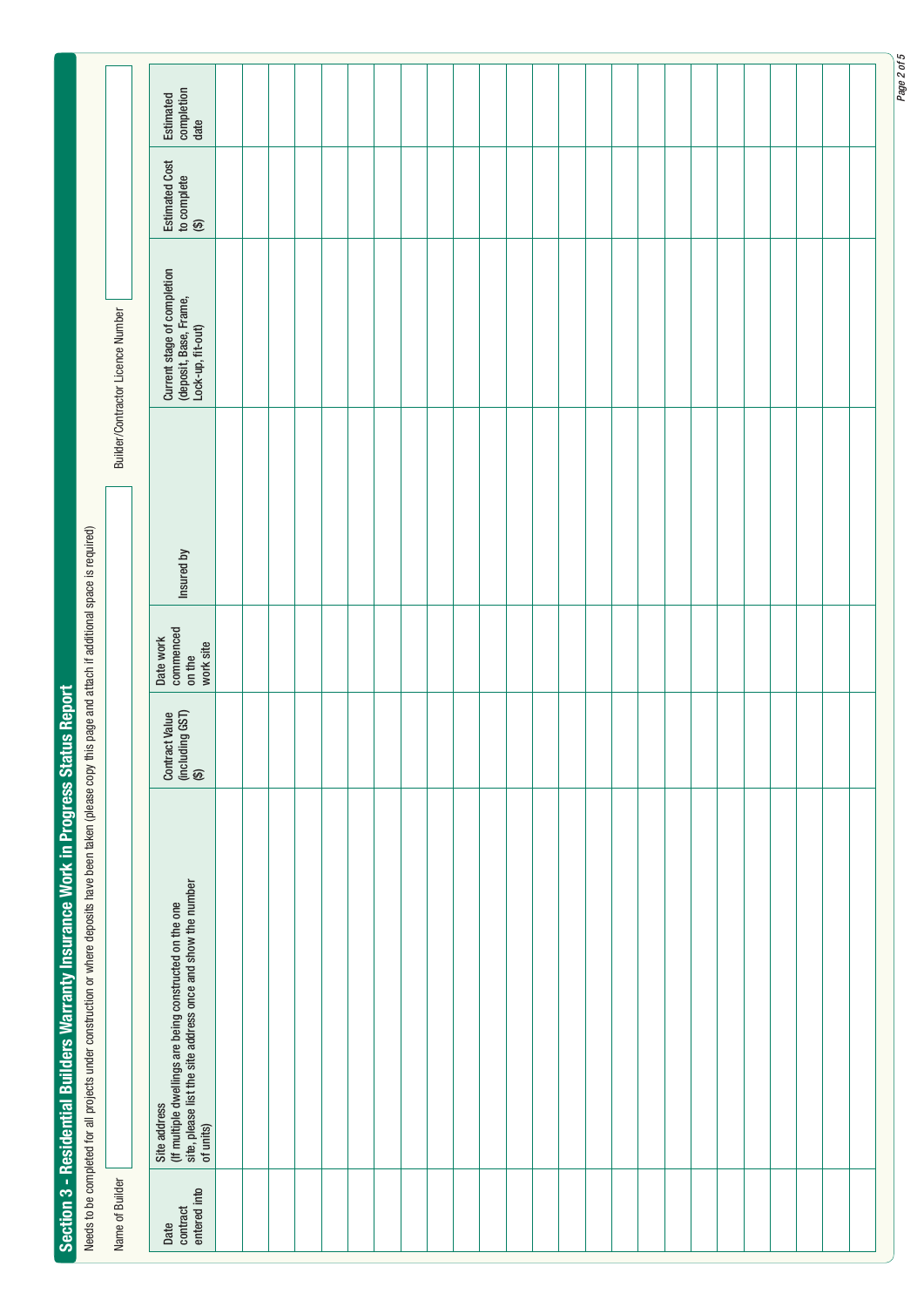## **Section 4 - Statement of Personal Assets and Liabilities (photocopy this page if more space required)**

This Section requires completion by the following (as relevant): **1. Sole Trader 2. Each partner in a Partnership 3. All directors of a company**

Name

|                                                                                                                                                                                                                                                                                                                                                                                                                                                                                                                                                                                                                                            | <b>Value</b> | <b>Liabilities</b>                                                                                                                                              | <b>Value</b>           |  |  |  |
|--------------------------------------------------------------------------------------------------------------------------------------------------------------------------------------------------------------------------------------------------------------------------------------------------------------------------------------------------------------------------------------------------------------------------------------------------------------------------------------------------------------------------------------------------------------------------------------------------------------------------------------------|--------------|-----------------------------------------------------------------------------------------------------------------------------------------------------------------|------------------------|--|--|--|
| Principal residence at<br>Mortgage Ioan with                                                                                                                                                                                                                                                                                                                                                                                                                                                                                                                                                                                               |              |                                                                                                                                                                 |                        |  |  |  |
| \$<br>\$                                                                                                                                                                                                                                                                                                                                                                                                                                                                                                                                                                                                                                   |              |                                                                                                                                                                 |                        |  |  |  |
| Other property at (copies of rates notices for each property required)                                                                                                                                                                                                                                                                                                                                                                                                                                                                                                                                                                     |              | Mortgage loan with                                                                                                                                              |                        |  |  |  |
| \$<br>\$                                                                                                                                                                                                                                                                                                                                                                                                                                                                                                                                                                                                                                   |              |                                                                                                                                                                 |                        |  |  |  |
| \$<br>\$                                                                                                                                                                                                                                                                                                                                                                                                                                                                                                                                                                                                                                   |              |                                                                                                                                                                 |                        |  |  |  |
| \$<br>\$                                                                                                                                                                                                                                                                                                                                                                                                                                                                                                                                                                                                                                   |              |                                                                                                                                                                 |                        |  |  |  |
| Motor vehicle's<br>Vehicle finance with                                                                                                                                                                                                                                                                                                                                                                                                                                                                                                                                                                                                    |              |                                                                                                                                                                 |                        |  |  |  |
| \$<br>\$                                                                                                                                                                                                                                                                                                                                                                                                                                                                                                                                                                                                                                   |              |                                                                                                                                                                 |                        |  |  |  |
| \$<br>\$                                                                                                                                                                                                                                                                                                                                                                                                                                                                                                                                                                                                                                   |              |                                                                                                                                                                 |                        |  |  |  |
| \$<br>\$                                                                                                                                                                                                                                                                                                                                                                                                                                                                                                                                                                                                                                   |              |                                                                                                                                                                 |                        |  |  |  |
| Other investments<br>Other loans                                                                                                                                                                                                                                                                                                                                                                                                                                                                                                                                                                                                           |              |                                                                                                                                                                 |                        |  |  |  |
| \$<br>\$                                                                                                                                                                                                                                                                                                                                                                                                                                                                                                                                                                                                                                   |              |                                                                                                                                                                 |                        |  |  |  |
| \$<br>\$                                                                                                                                                                                                                                                                                                                                                                                                                                                                                                                                                                                                                                   |              |                                                                                                                                                                 |                        |  |  |  |
| \$<br>\$                                                                                                                                                                                                                                                                                                                                                                                                                                                                                                                                                                                                                                   |              |                                                                                                                                                                 |                        |  |  |  |
| Credit cards/other loans<br>Cash at bank with                                                                                                                                                                                                                                                                                                                                                                                                                                                                                                                                                                                              |              |                                                                                                                                                                 |                        |  |  |  |
|                                                                                                                                                                                                                                                                                                                                                                                                                                                                                                                                                                                                                                            | \$           | \$                                                                                                                                                              |                        |  |  |  |
|                                                                                                                                                                                                                                                                                                                                                                                                                                                                                                                                                                                                                                            | \$           | \$                                                                                                                                                              |                        |  |  |  |
| Overdraft progress (sole trader only)<br>Work in progress (sole trader only)<br>\$<br>\$                                                                                                                                                                                                                                                                                                                                                                                                                                                                                                                                                   |              |                                                                                                                                                                 |                        |  |  |  |
| Trade receivables (sole trader only)                                                                                                                                                                                                                                                                                                                                                                                                                                                                                                                                                                                                       | \$           | Trade payables progress (sole trader only)<br>\$                                                                                                                |                        |  |  |  |
| Section 5 - Business and personal background information                                                                                                                                                                                                                                                                                                                                                                                                                                                                                                                                                                                   |              |                                                                                                                                                                 |                        |  |  |  |
| nominated supervisor.<br>Where there are two or more directors/partners/business proprietors/building practitioners or nominated supervisors then please photocopy and complete this page for each<br>person and attach to the Eligibility Application.<br>1. Have you or any business in which you were involved been placed into external administration, liquidation, receivership or a scheme of arrangement (formal or<br>informal) to repay outstanding creditors?<br>2. Have you ever been declared bankrupt or entered into a deed of assignment/composition or been subject to a legal judgement or are currently involved in any |              |                                                                                                                                                                 |                        |  |  |  |
|                                                                                                                                                                                                                                                                                                                                                                                                                                                                                                                                                                                                                                            |              |                                                                                                                                                                 | Yes  <br>No            |  |  |  |
| legal proceedings?                                                                                                                                                                                                                                                                                                                                                                                                                                                                                                                                                                                                                         |              |                                                                                                                                                                 | Yes I<br>No            |  |  |  |
| 3.<br>your application?                                                                                                                                                                                                                                                                                                                                                                                                                                                                                                                                                                                                                    |              | Have you omitted any information of a material nature that could significantly affect the financial position of your business and influence QBE's acceptance of | Yes<br>No <sub>1</sub> |  |  |  |
| Have you or any business in which you were involved ever been insured with another Builders Warranty insurer?<br>4.                                                                                                                                                                                                                                                                                                                                                                                                                                                                                                                        |              |                                                                                                                                                                 | Yes<br>No              |  |  |  |
| Do you currently have Builders Warranty Eligibility with another provider? (If so, please attach a copy of Letter of Eligibility)<br>5.                                                                                                                                                                                                                                                                                                                                                                                                                                                                                                    |              |                                                                                                                                                                 | Yes<br>No              |  |  |  |
| Have you or any business in which you were involved ever been declined Builders Warranty Insurance?<br>6.                                                                                                                                                                                                                                                                                                                                                                                                                                                                                                                                  |              |                                                                                                                                                                 | No<br>Yes              |  |  |  |
| 7.<br>attach a copy of current Warranty Eligibility from insurer)                                                                                                                                                                                                                                                                                                                                                                                                                                                                                                                                                                          |              | Has your previous Builders Warranty Insurance provider ever paid a claim or are you aware of any circumstances that may give rise to a claim? (If so, please    | Yes<br>No              |  |  |  |
| 8.<br>business in which you were involved?                                                                                                                                                                                                                                                                                                                                                                                                                                                                                                                                                                                                 |              | Have you previously been disciplined by any court or statutory building disputes tribunal which resulted in payment or rectification orders against you or any  | Yes<br>No <sub>1</sub> |  |  |  |
| Do you currently have a bank guarantee lodged with any other insurer? (If so, please indicate the amounts in the space below)<br>9.                                                                                                                                                                                                                                                                                                                                                                                                                                                                                                        |              |                                                                                                                                                                 | No<br>Yes              |  |  |  |
| 10. Have you had to provide a deed of indemnity or any other form of security to any other insurer?                                                                                                                                                                                                                                                                                                                                                                                                                                                                                                                                        |              |                                                                                                                                                                 | No <sub>1</sub><br>Yes |  |  |  |
| 11. Is the applicant a subsidiary of another entity or does it have any subsidiary companies?                                                                                                                                                                                                                                                                                                                                                                                                                                                                                                                                              |              |                                                                                                                                                                 | Yes<br>No <sub>1</sub> |  |  |  |
| Please provide details for any of the above questions which have been answered "Yes"                                                                                                                                                                                                                                                                                                                                                                                                                                                                                                                                                       |              |                                                                                                                                                                 |                        |  |  |  |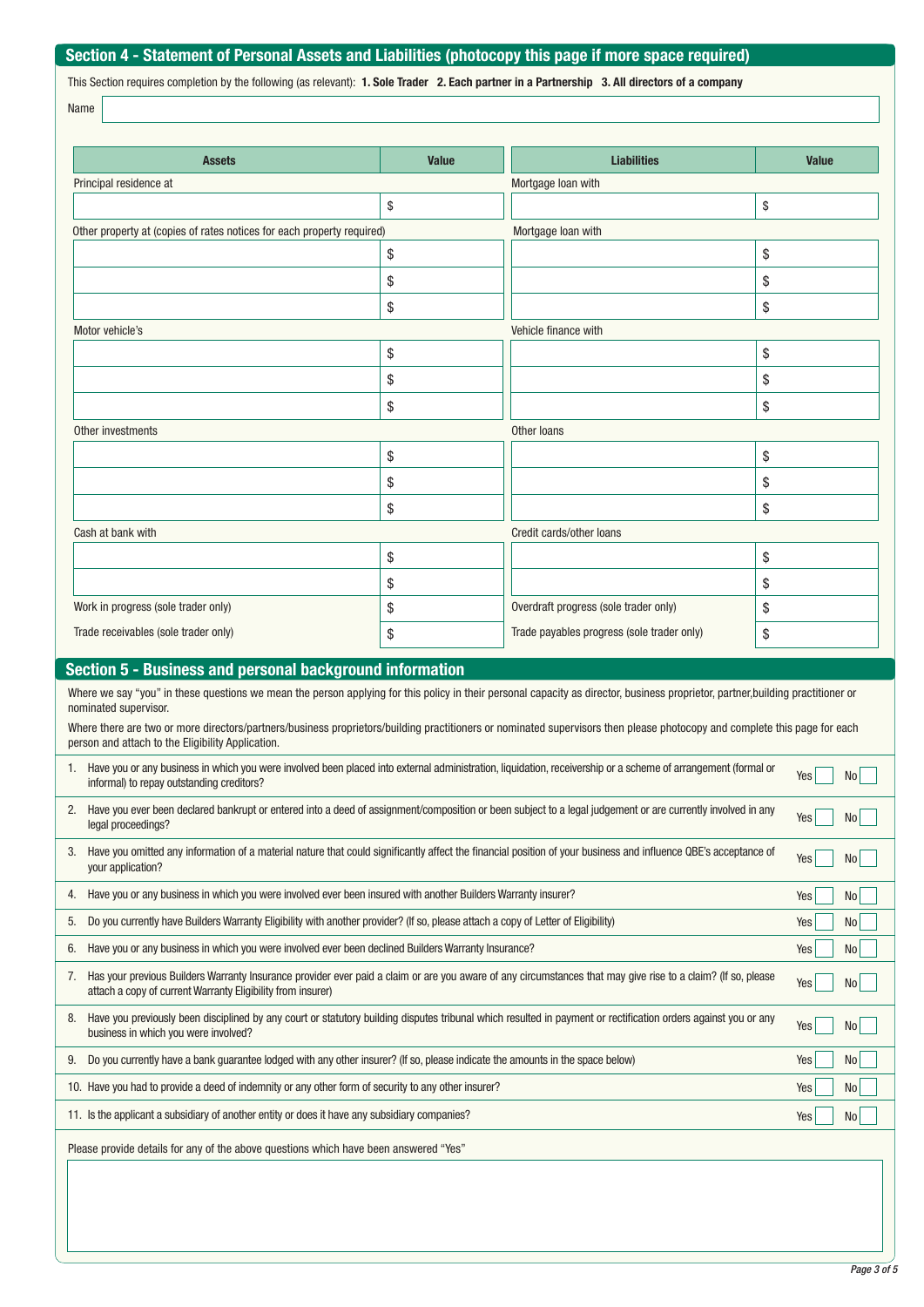#### **Information that you must supply with this application**

#### **Sole traders/partnerships**

Profit and Loss Statement including Trading Account for the last two financial years (a copy of the full tax return as submitted to the Australian Taxation Office will suffice).

#### **For companies**

- Full and final financial statements (profit and loss statement, with trading statement, balance sheet and notes to accounts) for the last two financial years. These must be signed by each of the directors of the company as being true and correct.
- If the current year financial statements are older than six months, a copy of the interim financial statements are required (internally prepared accounts are acceptable providing they are signed by the directors/partners or external accountant as being true and correct and are prepared using a recognised accounting package).
- The requirement of Cash Flow Forecasts, Budgets and/or confirmation of financing arrangements will be at the discretion of underwriters.

#### **Group Structures**

If the Applicant is a subsidary of another entity or part of a larger group structure then financial statements (profit and loss statement with trading statement, balance sheet and notes to accounts) for the last two financial years, as prepared by an external accountant, is required for each entity within in the group.

For structures with 'related entity' loans, an explanation of the purpose, term and size of these facilities is required from your external accountant.

#### **For ALL Applicants, please provide (in addition to the above)**

- Technical references for architect design and multi-unit projects.
- Evidence of ownership for all assets listed in the Statement of Personal Assets and Liabilities (Section 4).

Is there any further information or matter of a material nature not otherwise disclosed in the application that:

- could significantly affect the financial position of you or the Applicant?
- might influence QBE's acceptance of this application on behalf of the relevant regulator or the terms upon which the application is accepted?
- might influence QBE's decision to issue residential building insurance on behalf of the relevant regulator to the Applicant?

 $Yes \n\n $\Box$  No \n $\Box$  Please detail further information or relevant matters$ 

#### **Section 7 – Your duty of disclosure**

The information you provide in this Eligibility review application is relevant to QBE's decision as to whether to offer future builder's warranty insurance.

#### **Your duty of disclosure**

Before you enter into an insurance contract, you have a duty to tell us anything that you know, or could reasonably be expected to know, may affect our decision to insure you and on what terms.

You have this duty until we agree to insure you.

You have the same duty before you renew, extend, vary or reinstate an insurance contract.

#### **You do not need to tell us anything that:**

- reduces the risk we insure you for; or
- is common knowledge; or
- we know or should know as an insurer; or
- we waive your duty to tell us about.

#### **If you do not tell us something**

If you do not tell us anything you are required to, we may cancel your contract or reduce the amount we will pay you if you make a claim, or both.

If your failure to tell us is fraudulent, we may refuse to pay a claim and treat the contract as if it never existed.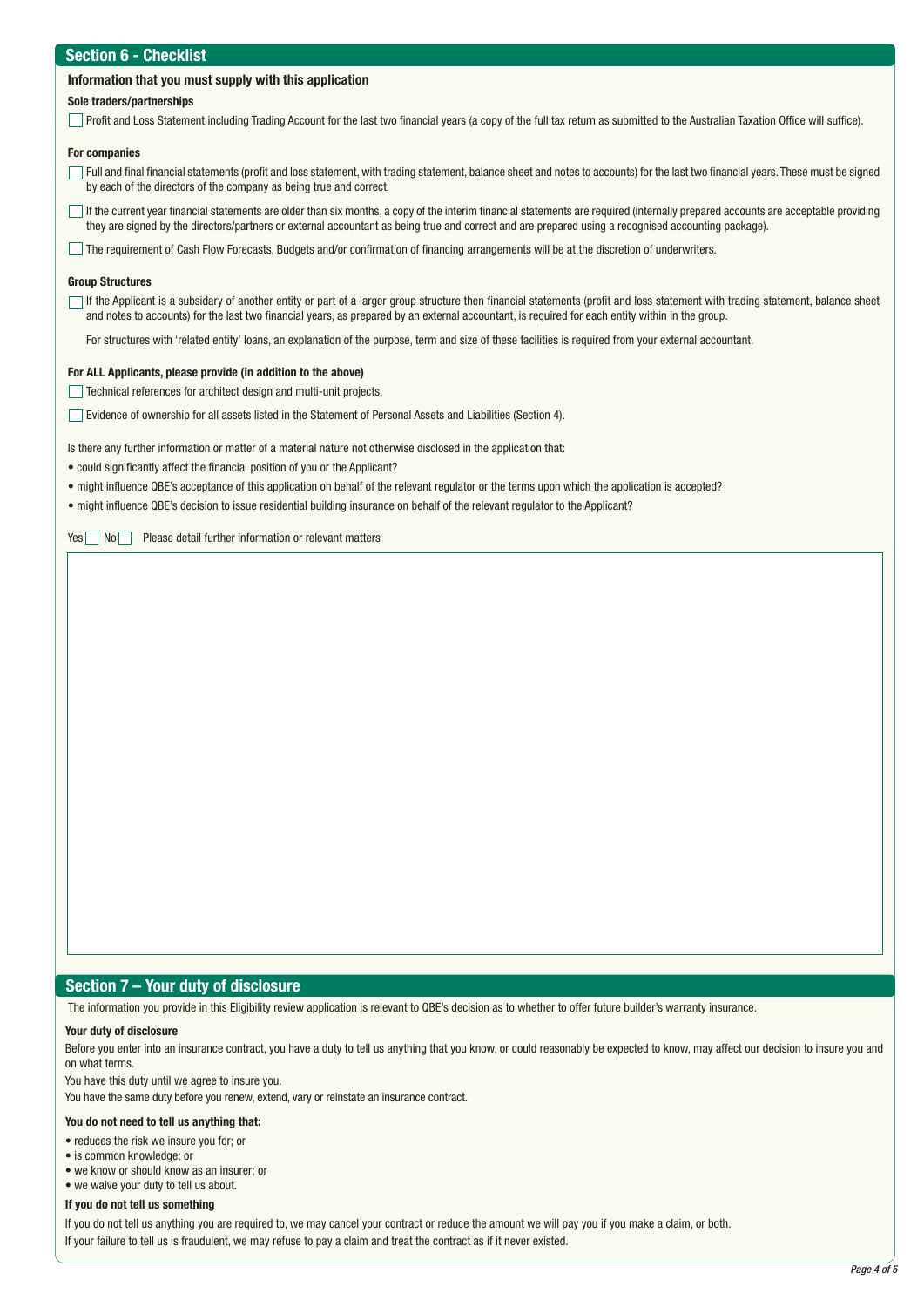### **Section 7 – Applicants Declaration, Signed by all principals, directors or partners (as applicable) Section 8 – Applicants Declaration, Signed by all principals, directors or partners (as applicable)**

This declaration is to be executed by either the sole business proprietor/all partners in a partnership/sole directors (if only one to sign) or at least two directors of the Company. I/We declare that:

- 1. I/we have read and understood the Privacy Statement and Duty of Disclosure Statements in this application.
- 2. I/we acknowledge that on issuance of an individual Residential Builders Warranty Certificate, it is the owner who is the insured and not I/we as the applicant/builder.
- 3. I/we have received a copy of the "Residential Builders Warranty Insurance" policy wording and agree on behalf of the applicant to be bound by the terms and conditions contained in it.
- 4. I/we believe that the applicant is currently solvent and in its capacity can meet all of its financial obligations as and when they fall due.
- 5. If any of the information disclosed in this application materially alters or changes, I/we will notify QBE immediately.
- 6. I/we understand that no Certificates of Insurance will be issued until this application has been accepted by QBE and "Letter of Eligibility" issued.
- 7. On the issuance of a "Letter of Eligibility", I/we understand that in the event of a complaint or a claim then the contractor, sole trader, or company and the company's directors or partnership and the individual partners are joint and severally liable for the following:
	- To comply with the directions or any judgements made by any Australian court or tribunal to complete or rectify building works.
- Reimburse QBE Insurance (Australia) Limited any amount in respect to a claim paid, which includes any costs or expenses incurred by the insurer.
- 8. QBE Insurance (Australia) Limited reserves the right to revoke eligibility of the applicant to purchase individual Job Specific Policies under certain circumstances.
- 9. I/we declare that all information given in this application and any attachments is true and correct.
- 10. I/we authorise QBE to give to, or obtain from, other insurers or insurance reference bureaus, credit reporting agencies and government departments any information about this insurance including this completed application and my/our insurance claims history and my/our credit history.

| Declared by (name of Owner/Director) | For and on behalf of |
|--------------------------------------|----------------------|
| Signature                            | Date                 |
| Declared by (name of Owner/Director) | For and on behalf of |
| Signature                            | Date                 |

### **Section 9 – Privacy Statement**

HIA Insurance Services Pty Ltd ('HIAIS') is committed to protecting your personal information in accordance with the Australian Privacy Principles under the Privacy Act 1988 (Cth). We collect, use and disclose personal information to offer promote, provide, manage and administer the many financial services and products we and our group of companies are involved in, as set out in the **HIAIS Privacy Notice.**

Unless we hear from you otherwise, through the means set out in the **HIAIS Privacy Notice**, we will assume that you have read the **HIAIS Privacy Notice** and you have no objection to us handing your personal information in the manner set out in this notice (which includes contacting you to promote our products and services we think may be of interest to you).

GPO Box 2188, Canberra ACT 2601 SA BOOT BOX 550, Hindmarsh SA 5007<br>Ph: 1300 400 401 Fax: 02 6230 0541 SA Boni 200 600 601 Fax: 08 8340 75

Ph: 1300 600 601 Fax: 08 8340 7599

A copy of the **HIAIS Privacy Notice** can be located on our website www.hiainsurance.com.au

# HIA Insurance Services Office Details

102018

WA PO Box 1494, Osborne Park DC, WA 6916 | ACT GPO Box 2188, Canberra ACT 2601<br>Ph: 1300 800 801 Fax: 08 9443 8166 | ACT Ph: 1300 400 401 Fax: 02 6230 054

Website: **www.hiainsurance.com.au**